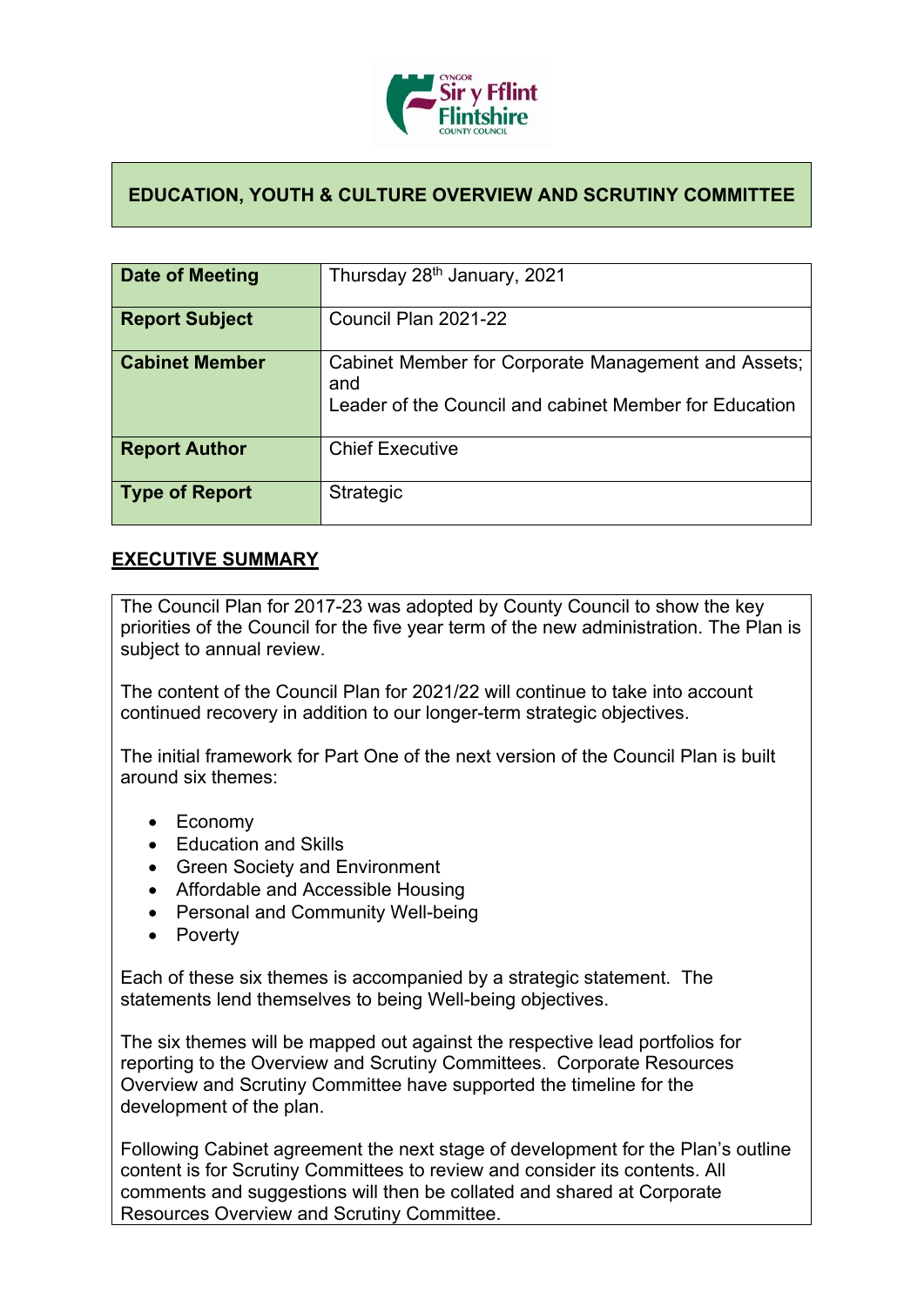| <b>RECOMMENDATIONS</b>                                                                                                       |
|------------------------------------------------------------------------------------------------------------------------------|
| To review and agree the further developed themes of the Council Plan<br>2021-22 prior to sharing with Cabinet in March 2021. |

## **REPORT DETAILS**

| 1.01<br>The Council Plan for 2021-22 has a refreshed structure of six themes and<br>supporting priorities which both set ambition with measured realism as<br>follows:<br><b>Theme: Poverty</b><br>Priorities:<br>Income Poverty |  |
|----------------------------------------------------------------------------------------------------------------------------------------------------------------------------------------------------------------------------------|--|
|                                                                                                                                                                                                                                  |  |
|                                                                                                                                                                                                                                  |  |
|                                                                                                                                                                                                                                  |  |
|                                                                                                                                                                                                                                  |  |
| <b>Child Poverty</b>                                                                                                                                                                                                             |  |
| - Food Poverty                                                                                                                                                                                                                   |  |
| - Fuel Poverty                                                                                                                                                                                                                   |  |
| <b>Digital Poverty</b>                                                                                                                                                                                                           |  |
| Theme: Affordable and Accessible housing                                                                                                                                                                                         |  |
| Priorities:                                                                                                                                                                                                                      |  |
| Housing support and Homeless prevention                                                                                                                                                                                          |  |
| Housing Needs and Housing Options                                                                                                                                                                                                |  |
| Social Housing<br><b>Private Rented Sector</b>                                                                                                                                                                                   |  |
|                                                                                                                                                                                                                                  |  |
| - Empty Properties                                                                                                                                                                                                               |  |
| <b>Theme: Green Society and Environment</b><br>Priorities:                                                                                                                                                                       |  |
| <b>Carbon Neutrality</b>                                                                                                                                                                                                         |  |
| - Fleet Strategy                                                                                                                                                                                                                 |  |
| <b>Green Environment</b>                                                                                                                                                                                                         |  |
| - Renewable Energy                                                                                                                                                                                                               |  |
| <b>Active and Sustainable Travel Options</b>                                                                                                                                                                                     |  |
| <b>Circular Economy</b>                                                                                                                                                                                                          |  |
| <b>Theme: Economy</b>                                                                                                                                                                                                            |  |
| <b>Priorities:</b>                                                                                                                                                                                                               |  |
| <b>Town Centre Regeneration</b>                                                                                                                                                                                                  |  |
| <b>Business</b>                                                                                                                                                                                                                  |  |
| Transport and digital infrastructure                                                                                                                                                                                             |  |
| <b>LDP Targets</b><br>$\qquad \qquad \blacksquare$                                                                                                                                                                               |  |
| Spending money for the benefit of Flintshire<br>$\overline{\phantom{0}}$                                                                                                                                                         |  |
| <b>Reducing Worklessness</b>                                                                                                                                                                                                     |  |
| <b>Theme: Personal and Community Well-being</b><br>Priorities:                                                                                                                                                                   |  |
|                                                                                                                                                                                                                                  |  |
| <b>Independent Living</b><br>Safeguarding                                                                                                                                                                                        |  |
| $\blacksquare$<br>Direct Provision to support people closer to home<br>$\blacksquare$                                                                                                                                            |  |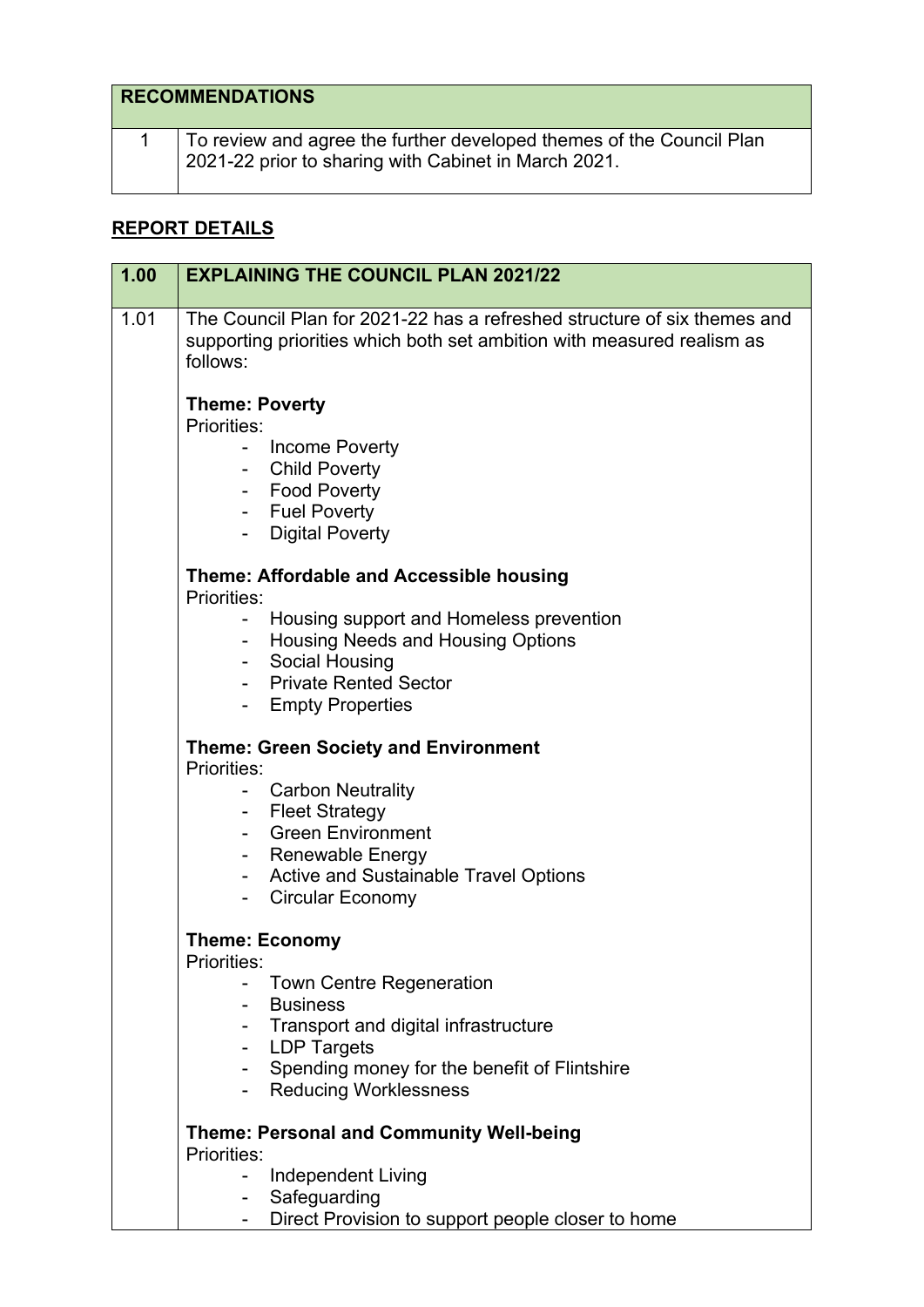|      | - Local Dementia Strategy<br>A well-connected, safe and clean local environment. |
|------|----------------------------------------------------------------------------------|
|      | <b>Theme: Education and Skills</b>                                               |
|      | <b>Priorities:</b>                                                               |
|      | <b>Educational Engagement and Achievement</b>                                    |
|      | <b>Digital Learning Opportunities</b>                                            |
|      | - Learning Environments                                                          |
|      | <b>Learning Community Networks</b>                                               |
|      | <b>Specialist Educational Provision</b>                                          |
|      | Welsh Education Strategic Plan (WESP)                                            |
|      |                                                                                  |
| 1.02 | The work on the detail behind the priorities has progressed well and is          |
|      | attached at Appendix 1. Cabinet have agreed to the content. The next             |
|      | step is for all Scrutiny Committees to be consulted with over the next cycle.    |
|      |                                                                                  |
| 1.03 | Following this cycle of consultation, the Plan will be presented to Cabinet      |
|      | in its second stage prior to adoption by the County Council in April/May.        |
|      |                                                                                  |

| 2.00 | <b>RESOURCE IMPLICATIONS</b>                                                                                                                                        |
|------|---------------------------------------------------------------------------------------------------------------------------------------------------------------------|
| 2.01 | Council planning and service portfolio business planning is dove-tailed with<br>the periodic review of the Medium Term Financial Strategy and Capital<br>Programme. |

| 3.00 | <b>CONSULTATIONS REQUIRED / CARRIED OUT</b>                                                                                                                 |
|------|-------------------------------------------------------------------------------------------------------------------------------------------------------------|
| 3.01 | Consultation has been carried out with Chief Officers, Cabinet members<br>and the wider internal senior management network on the framework of<br>the Plan. |
|      | Overview and Scrutiny committees will have the opportunity to be engaged<br>in the development of the Plan.                                                 |

| 4.00 |                                | <b>IMPACT ASSESSMENT AND RISK MANAGEMENT</b>                         |
|------|--------------------------------|----------------------------------------------------------------------|
| 4.01 |                                | Ways of Working (Sustainable Development) Principles Impact          |
|      | Long-term                      |                                                                      |
|      | Prevention                     | Throughout the 2021/22 Council Plan                                  |
|      | Integration                    | development we will ensure the five ways of                          |
|      | Collaboration                  | working are embedded within our ambitions<br>and easily reported on. |
|      | Involvement                    |                                                                      |
|      | <b>Well-being Goals Impact</b> |                                                                      |
|      | <b>Prosperous Wales</b>        | Throughout the 2021/22 Council Plan                                  |
|      | <b>Resilient Wales</b>         | development we will be ensuring<br>we                                |
|      | <b>Healthier Wales</b>         | capture our contributions to the seven well-                         |
|      | More equal Wales               | being goals within our ambitions.                                    |